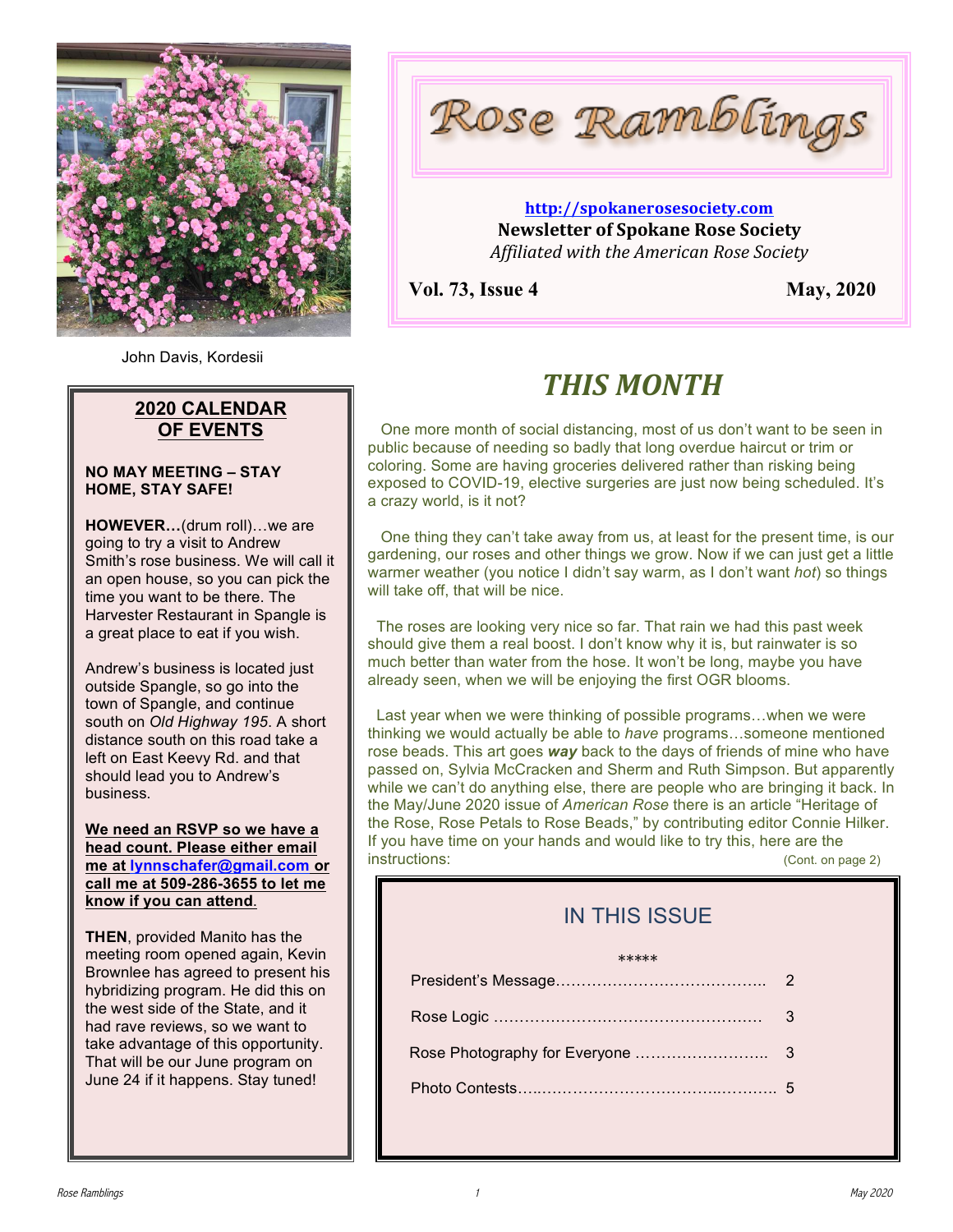#### This Month, Cont. from page 1

You need to first collect your rose petals, selecting the most fragrant. With OGRs ready to bloom, they will generally provide this for you. A gallon of petals will make about 50 rose beads.

 Fill the blender with petals, and slowly add enough water to make about the consistency of a milkshake. Add a teaspoon of citric acid to each blender full of petals, blending at high speed until as smooth as possible. Then put this mixture in a strainer and press out as much moisture as possible. This should leave you with a mixture that is damp but not drippy wet. Using a level one-half teaspoon of this mixture, shape with your fingers and roll in the palm of your hand to form a

sphere. And if the mixture is too wet, you can press it on a paper towel to absorb more of the moisture.

 Push a T-pin through the center of the ball and stick this into a piece of foam to hold it in place as it dries. This also keeps the hole in the center of the rose bead. These beads will shrink dramatically as they dry. Place them out of sunlight indoors and wait until they are dry and hard, usually within a week.

 To use these beads, Ms. Hilker recommends combining them on your necklace with other materials, such as three sizes of faceted black beads.

 The one thing I recall from back in the 1970s is the slurry was heated in a cast iron skillet to darken the petals. The necklaces I have are black rose petal beads, and yes, they still have fragrance. You might want to vary your trials if you have a cast iron skillet and see how this works. So many things we remember when we were growing up are lost because "newer is better," and things we learned as novice rosarians have also been lost – some good, some not recommended. This might be something to bring back while we await the opening of our state and nation.



# **President's Message**

Anne Franks



*A Note From Annie…*

There is nothing shy about Spring. It usually explodes on the scene with scents, sights and sounds. But I don't have to tell any of you that this year will go down in history as being a different Spring. Despite the virus, we have had the abundant pleasure and simple joy of working at home, of working in our yards and in our roses. Sniping new

shoots going in the wrong direction, fertilizing, planting new roses, replacing roses that didn't make it and so on.

As you know, I subscribe to the American Rose magazine as I hope most of you do. There is always so much useful information to guide us as our roses come blooming back into life in the spring. This month in President Bob Martin's *First Word*, he talked about the virus. Not just the Covid-19, but he mentioned other viruses that should concern us as Rosarians. He mentioned Rose Rosette Disease, a fatal disease of roses, Apple mosaic virus and Prunus necrotic ring spot. These are all caused by a virus. President Martin mentions that the key to dealing with a virus, whether one that afflicts humans or roses, is prevention. True we can't "social-distance" our roses but we can be watchful and alert as to their health and care. He likes to refer to Consulting Rosarians as rose evangelists. Since evangelists spread the **gospel**, the **gospel** is the good news and the good news is that anyone can grow roses. As a Consulting Rosarian myself, I believe that the good news is that we can and will endure this virus, the one that has threatened our own health, and any that might threaten the health of our roses. Now that spring has come blooming back into our lives, let's be watchful over our roses, attend to them, care for ourselves and remember that there will always be peace and beauty in our rose gardens. See you soon.

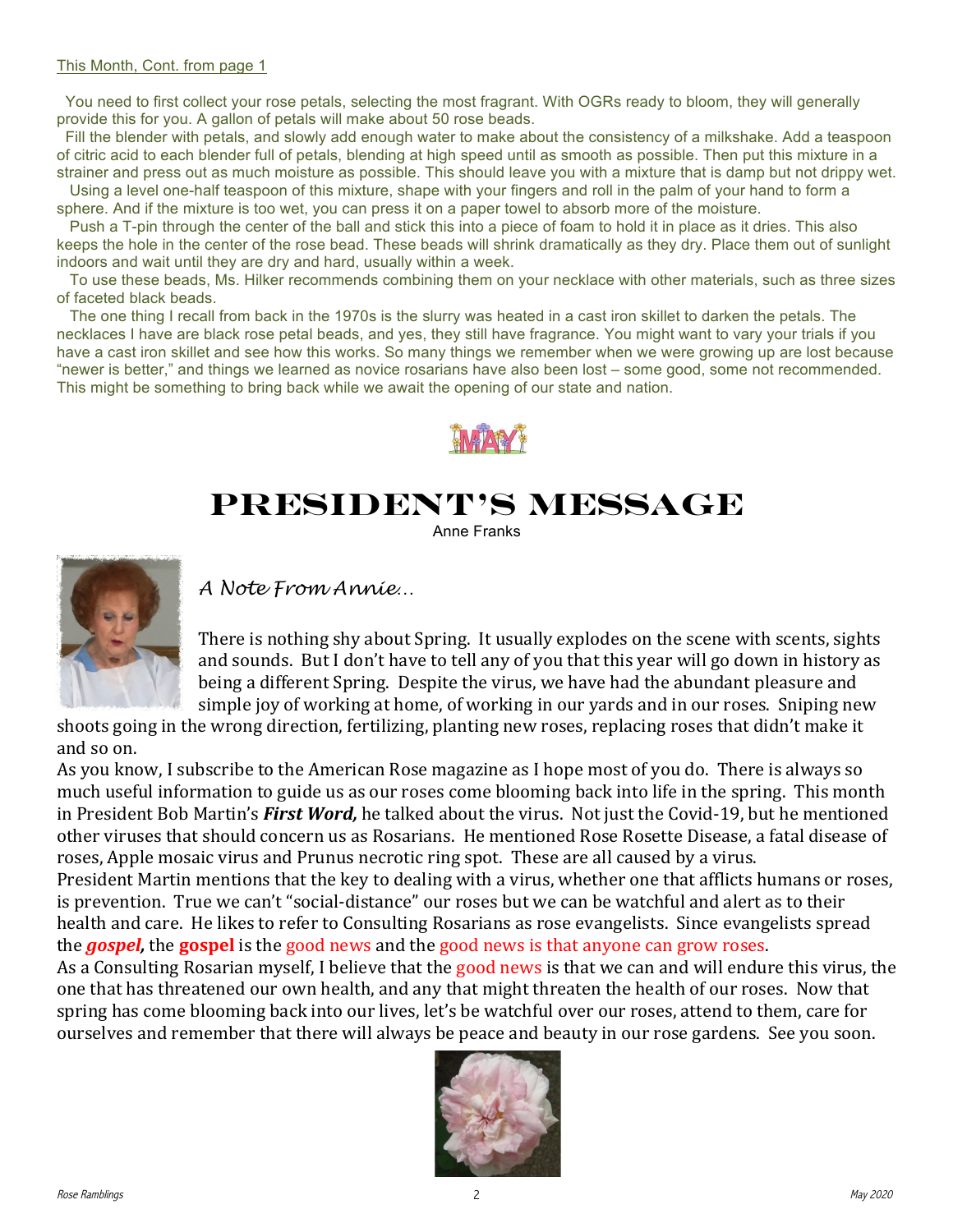



 In between rains, there are many things we can be doing. I went back through my rose beds and did some more pruning where the cane either didn't start new growth or just wasn't one I wanted to keep. I haven't had a problem with blind shoots I see referenced in other publications, but when you see new growth that has no bud developing on the tip, you can cut it back to a five-leaflet leaf and that should take care of the problem.

 Organic fertilizer can be applied at any time, and chemical fertilizer has been applied to my roses at about 1/3 cup per bush sprinkled around the drip line and scratched in. This rain certainly will have moved it down in the soil more so the roses can get the full benefit. I like the combination of the two types of fertilizers as the chemical fertilizer gets them off to a great start, and the organics keep them happy.

 This is the time of year to use the fungicides to keep blackspot at bay and eliminate any powdery mildew. I have said it before and will repeat, we are blessed in our area that we have a lower humidity so don't suffer the fungus diseases that are more apparent elsewhere. There are organic fungicides you can use if you try to avoid chemicals, but blackspot can be very difficult to manage. Better prevent than treat after the fact.

 Of course, there is always room for more roses if you wish, or to replace some you no longer want. Carol's Rosarium Garden Center is open for business, and there is plenty of room there to practice social distancing and find just the rose… or clematis…or garden features you may want. I really love mixing the clematis in among the roses either on a fence or a wall where they can climb. I have basically wrapped my little greenhouse with clematis, and my blue bell clematis is in full bloom right now. That is the earliest one, but others are growing well and will soon be blooming. Clematis come in all shapes and sizes, so you can find one that goes with nearly every rose. I have a Jackmanii clematis that twines its way up through 'Darlow's Enigma,' which is a small white bloom, usually in sprays, that grows on a beast of a rose bush. I cut it back severely this spring, so I hope it will forgive me, but the prickles are hooked, and they draw blood very easily. Still, when I see that dark purple clematis growing up through the white roses, nearly all is forgiven!





### **ROSE PHOTOGRAPHY FOR EVERYONE**

Bill Kozemchak, editor for the Philadelphia Rose Society and no stranger to beautiful photography of roses, had an article in his newsletter that was picked up by Rich Baer, photographer extraordinaire, and this is another way you can enjoy the time until we are free to…be free again.

 You don't need an expensive camera to have success. A cell phone, or point and shoot camera can produce great images and win in photo contests. Try to take advantage of any opportunities to get photos at rose shows, garden visits and rose conventions. When contest deadlines approach, it is good to have a nice selection of photos to choose from. If you don't have your camera, use your cell phone!

 Take the camera out to the garden, especially when it is at peak bloom. If you go on garden tours or visits, take lots of shots and take different angles of blooms and garden views. Take multiples shots of each angle, especially if not using a tripod. You can later delete the shots that are not in focus or have parts of the bloom cropped off. Many times, I thought I had a good shot on the camera and then put it on the larger computer screen, and it wasn't as in focus as I had thought.

 Make sure you have a large enough memory card or multiple cards so you don't run out of space. If you have a replaceable battery, carry a spare and be sure it is fully charged. If you're on a trip remember to take the charger. Be sure the date imprinting is turned off if you're thinking of entering the photos in a contest. Also don't put the name of the rose on the photo. When shooting exhibition, open bloom, or spray photos, you want to fill the frame as much as possible without cropping off parts of the petals. If you want your photo to do well, the bloom, spray, or arrangement has to be very good quality, just as in a rose show. An exhibition bloom with no center or form will not win. An open bloom with old dark stamens will not win. An arrangement that got an honorable mention will probably not win in a photo contest. If you are taking bloom photos in your own garden, groom the rose before you take the photo. A little petaloid sticking out it in the middle of a nice open bloom can be very distracting and while it may be possible to eliminate it with a photo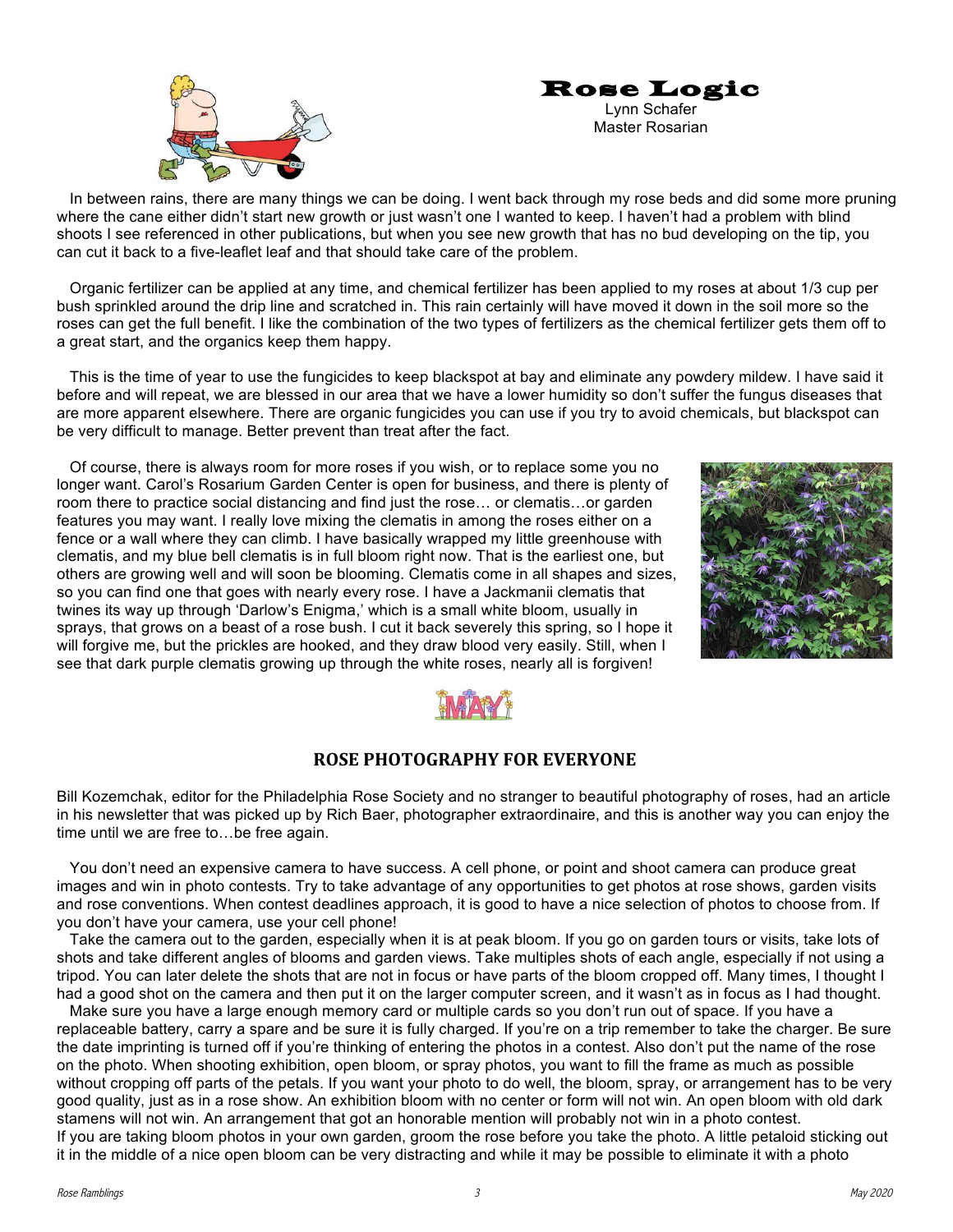editing program, it is time consuming compared to plucking it off in a few seconds. Moving a petal or two on a nice exhibition bloom to give it better form or a nice circular outline can also make a difference in the photo quality. If you're in friend's garden, you should probably ask if it's OK to do this. I'm sure it would be frowned upon in a public garden.

 Try to remove distractions in the background. Debris on the ground, other blooms or buds, black spotted leaves, name tags, or anything brightly colored will stick out and draw the judge's attention from the bloom or spray that is supposed to be the focus of your photo.

 Not being an arranger, taking photos of 1st and 2nd place arrangements is a very good way of assuring yourself that the design is a good one. I was told doing just blue-ribbon designs was a good tip, but I have had many 2nd place designs win in photo contests because many shows usually have several excellent arrangers entering the same class and the quality difference between first and second can be very minimal in many cases. When taking a photo of an arrangement, always take one of the entry tag so that you have the name of the arranger, so you can credit them in your photo. This will be a requirement for the new ARS Photography certificates, the arranger must be listed on your entry tag. Just as you want to be credited for your photo, the person who made this beautiful design wants credit for their creativity. It will also help you to identify the rose if you're asked about it. When taking a photo of an arrangement, always take the photo directly in front of it, not off to the side, because that is how the judges view them. They should also be taken at the normal viewing height, don't kneel or squat down to take the shot.

 When taking photos of a rose at a show or in a garden, take a photo of the entry tag or garden label, it is much quicker and easier than writing the name down or typing it in your phone. Our memory is not always as good as we think it is, and we may not get to editing them right away. In a garden photo, the roses should be the focus of the shot. A shot of a garden of other flowers with a rose or two is not a rose garden photo. While most schedules will allow statues or structures, they should not be the focal point. It may be a photo of a rose garden with a statue, but should not be a photo of a statue in a rose garden. In a garden photo, I try to find a view that provides a sense of motion that makes my eyes move around the photo, rather than just focus on one spot in the photo. Winter and snow photos offer a different perspective of gardens, so try to get some photos at that time of year as something different for the judges to see. As with other garden photos, the rose or roses should be the focus of your photos. My winter photo of "Ripe Scabrosa Hips" won the 2014 Master Class Garden/Abstract Class. I didn't plan on taking it, but roaming around the snow-covered garden with the camera, it was there begging to be photographed. When I looked through the photos on the computer later, I knew I had some really good things to enter. Many times, the spray classes are not entered as much as bloom classes, so you may have a better chance of winning if you make sure to take good photos of sprays during the year.

 Some basic editing can be done on your cell phone, but there are free apps available for more involved editing. Your camera may have come with an editing program. My Samsung point and shoot came with a very good editing program to get me started. I then moved to Photoshop Elements, which I still use with very good results. While many Photoshop filters can produce very interesting photos, many of these are quick one click changes that don't impress the judges in the abstract classes. Taking shots of parts of the rose or different perspectives require a little more thought and planning and usually do better in the competitions.

When editing photos for different contests, I have found editing the photo to a 5x7 size first is very time saving. This size is used in most local and many district photo contests. Cropping from 5x7 to 8x10 removes some from the sides in landscape or top and bottom in portrait orientation. For most photos, this is fine and nothing important is lost. For the ARS Photo Contest or others where the aspect ratio in not set, the bloom or spray photos can be cropped closer to the roses, so there is not as much empty space. This way you don't have to do all the editing on each different size photo, it is done once and just cropped to the different sizes. There are some cases where you may not be able to do this and have to crop then reedit the photo so it is pleasing for you, but in most cases, it has worked well for me.

 Just as with a rose show, read the schedule! The schedule will tell you how to send the photos if it is a digital contest, and how to label each photo. There may also be restrictions on file size, file type, resolution, aspect ratio, the photo not winning in previous contests and number of entries per class. In a show for printed photos, you need to know aspect ratios allowed, matted or not, colors allowed for matting, backer board or not, how to attach the entry tag if required, type of paper allowed, when entries are accepted and which classes if any allow black and white or sepia prints. Study the winning photos of past contests to see what does well. Also look to see the differences in winning photos in the Novice, Regular Classes and the Master Class in the ARS Photo Contest. When I started entering, most of my photos were not as good as the winning Novice Class photos. Now with practicing and some mentoring from Tom Mayhew, I am winning in the Master Classes, over just a period of 7 or 8 years.

 If you can find a mentor to help you improve your knowledge and techniques, it can speed up the process of becoming a really good photographer. Never be afraid to ask others about your photos and don't be offended when someone tells how you can improve. It's like showing roses, you may think you know what to do, but others that have more success, obviously know better. To improve, you need to be willing to change. Also remember what you enjoy for your own use, may not be the same as what the judges are looking for in a photo contest. Enjoy and share photos you do in your style, but don't expect them to win just because you really love them. Talk to the judges at the rose show if there are photo classes and ask them why the winners were better photos and what they liked about them. I have learned quite a bit by doing this, some things I had never really thought about were brought to my attention. Practice editing your photos during the year and not just a few days before the deadline. If you're having problems with something, call a friend to ask if they can help, get a book on the subject or check online. There is a lot of information available on the web. You can't win if you